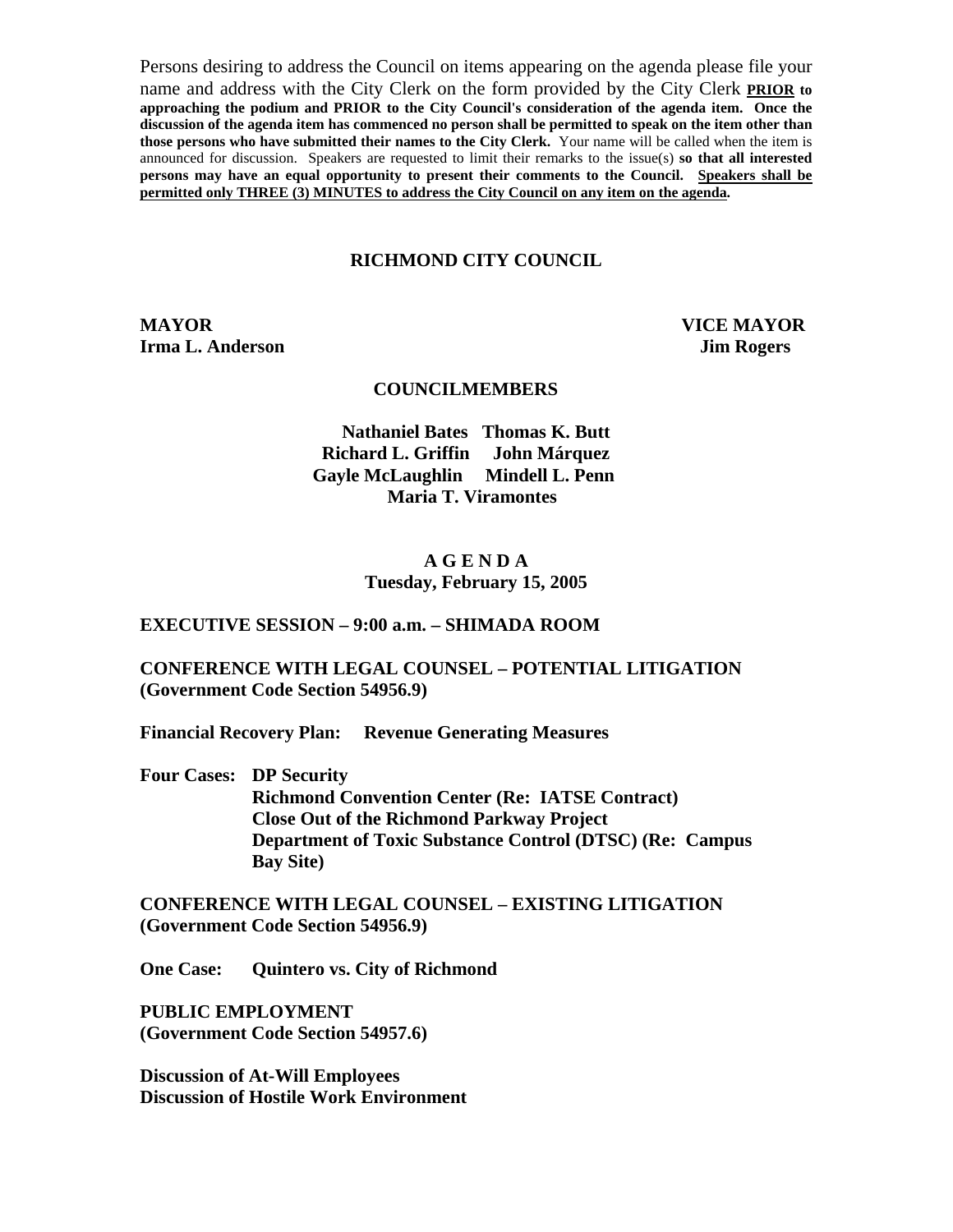### **OPEN SESSION - 7:00 p.m. - COUNCIL CHAMBER**

### **A. ROLL CALL**

#### **B. COUNCILMEMBER'S CODE OF CONDUCT**

 **"I solemnly pledge to conduct all City matters fairly, responsibly and impartially; to carry out the business of the City in an orderly and efficient manner; to treat my colleagues, citizens, and City staff with dignity and respect; through debate, discussion, and dialogue instill public confidence and integrity in the process of City government; and to serve the citizens of Richmond to the best of my ability."** 

#### **C. APPROVAL OF MINUTES**

**C-1.** Regular meeting held February 8, 2005.

### **D. STATEMENT OF CONFLICT OF INTEREST**

### **E. STATE OF THE CITY ADDRESS**

### **F. AGENDA REVIEW**

## **G. REPORT FROM CITY ATTORNEY OF FINAL DECISIONS MADE AND NON-CONFIDENTIAL DISCUSSIONS HELD DURING EXECUTIVE SESSION.**

#### **H. PRESENTATIONS, PROCLAMATIONS, AND COMMENDATIONS**

### **I. REPORTS OF STANDING COMMITTEES AND MAYOR**

- **I-1.** Public Safety and Public Services Standing Committee.
- **I-2.** Finance, Administrative Services, and Economic Development Standing Committee.
- **I-3.** Rules and Procedures Standing Committee.
- **I-4.** Report from the Mayor.

#### **J. CONSENT CALENDAR**

 **Consent Calendar items are considered routine and will be enacted, approved or adopted by one motion unless a request for removal for discussion or explanation is received from the audience or the Council.**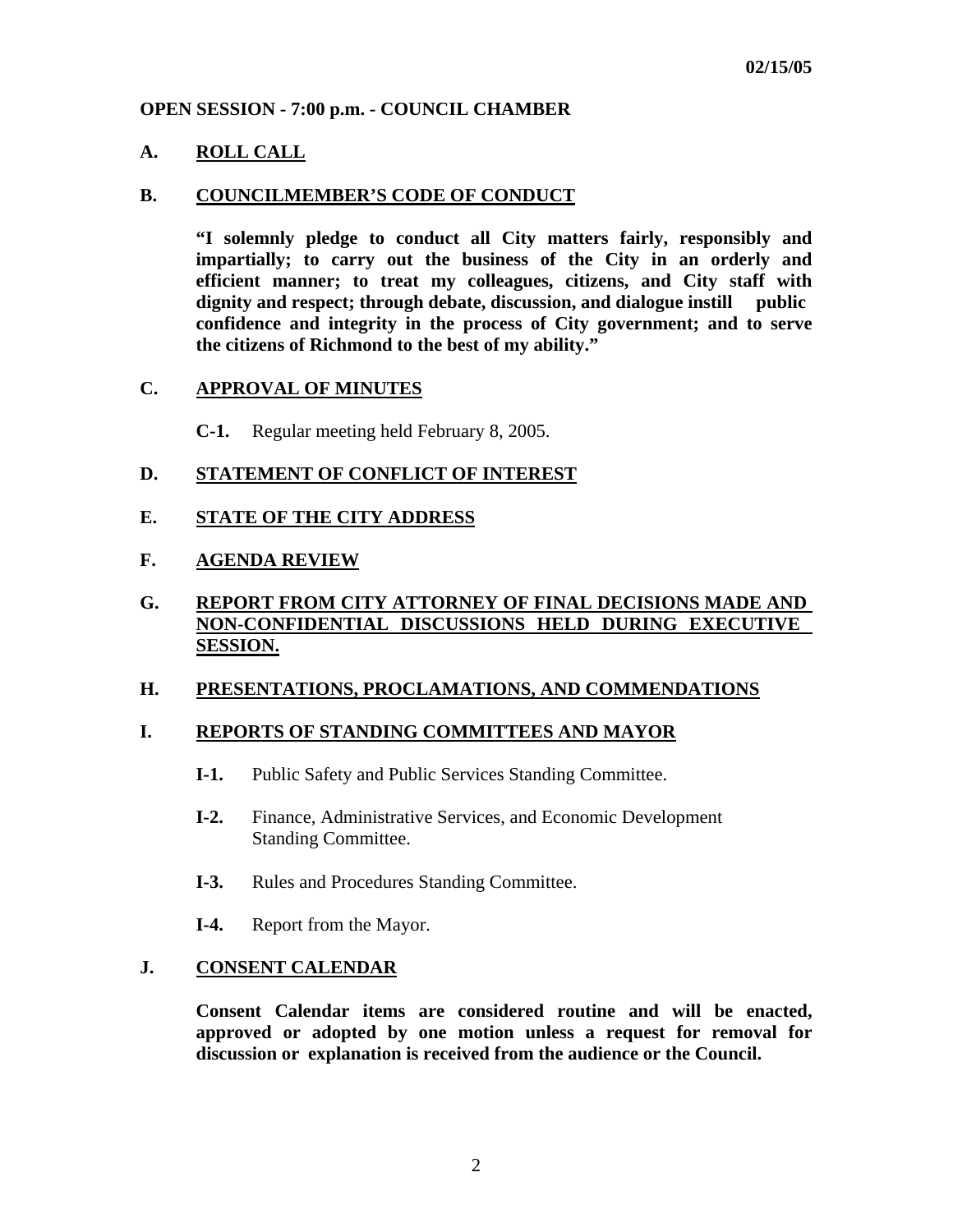- **J-1.** APPROVE an agreement with the West Contra Costa County Wastewater District to construct a wooden fence on the property line between their property and Fire Station 68. The West Contra Costa Wastewater District will assume all costs for fence materials and construction– **No cost to the City's General Fund -** Fire Department (James Fajardo 307-8039).
- **J-2. APPROVE** an agreement with L.N. Curtis and Sons to purchase auto extrication equipment and authorize staff to appropriate expenditure of the funds. Total amount of purchase is \$40,970. Funding is available from a grant awarded to the City by the Fireman's Fund Insurance Company – Fire Department (Capt. Terry R. Harris).
- **J-3. APPROVE** an agreement with DP Security to provide guard patrol security service at Point Molate. Total amount of agreement not to exceed \$225,000 Rich McCoy 620-6512).
- **J-4. RESOLUTION** to accept from the California State Library a Library Services and Technology Act Grant entitled "Global Language Materials" and authorize staff to appropriate the funds in the amount of \$6,000. Funds from the grant will be used to purchase various formats of bilingual Spanish-English materials. – Library (Kathy L Haug 620-6558).
- **J-5. RESOLUTION** establishing the new classification specification of **Graffiti Abatement Specialist** in the Public Works Division, Public Services Department – Human Resources Department (Marinett J. Briellard 621-1218).
- **J-6.** ORDINANCE establishing wages, salaries, and compensation for the classifications of **Community and Economic Development Operations Specialist I/II** and amending Management (RMEA) Employees Ordinance No. 40-01 N.S. – **Second Reading –** Human Resources (Marinett J. Briellard 621-1218).
- **J-7. ORDINANCE** establishing wages, salaries, and compensation for the classification of **Community and Economic Development Finance Manager** and amending Management (RMEA) Employees Ordinance No. 40-01 N.S. – **Second Reading –** Marinett J. Briellard 621-1218).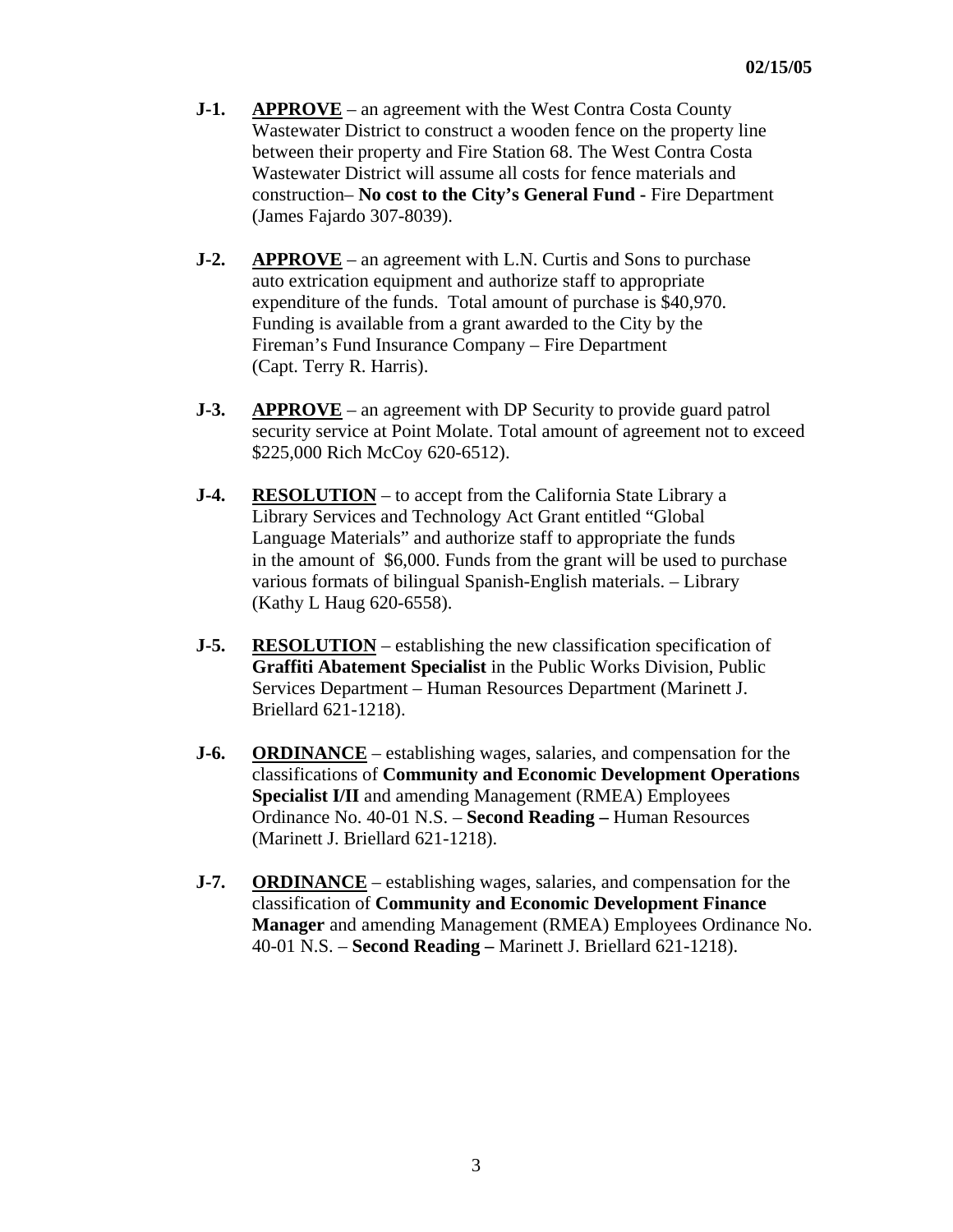- **J-8.** ORDINANCE amending Section 3.20.010 of the Richmond Municipal Code to reduce the number of members on the Planning Commission from nine (9) to seven (7) members, effective in 2008 – **Second Reading -** Planning (Barry Cromartie 620-6751/Judy Battle
- **J-9.** ORDINANCE approving a General Plan Amendment (GPA) and Rezone for property located at 217 West Richmond Avenue (APN: 558- 164-005). The General Plan Designation for the site would change from Medium Density Residential/918 to Neighborhood Retail/922A. The Zoning Designation would change from MFR-1 Multi-Family Residential to C-1 Neighborhood Commercial – **Second Reading -** Planning (Barry Cromartie 620-6751). 6708).
- **J-10. ORDINANCE** adopting a citywide zoning text change to reduce the required parking stall width from 9.5 feet to 9 feet in Zoning Code Section 15.04.850.020A.1.- **Second Reading** – Planning (Barry Cromartie 620- 6/Judy Battle 620-6708).
- **J-11. DENY** claims against the City of Richmond by: (1) Irita Henderson, (2) Marcus McClay, (3) Inger Maxwell, and (4) Carl Rose – Risk Management (Steve Kochly 271-8811).

# **K. OPEN FORUM FOR PUBLIC COMMENT**

Anyone wishing to address the City Council must submit a request to the City Clerk prior to commencement of the item. **Each speaker will be limited to a Maximum of Two (2) Minutes. The Maximum Number of Requests will be limited to fifteen (15), and the total amount of time for Open Forum will be Thirty (30) Minutes. SPEAKERS MUST SPEAK ON ITEMS THAT ARE NOT ON THE AGENDA.** 

**L. PUBLIC HEARINGS** 

## **M. AGREEMENTS**

## **N. RESOLUTIONS**

 **N-1. ADOPT** – authorizing a request be made to the California Environmental Protection Agency (CalEPA) that the Department of Toxic Substances Control (DTSC) be assigned total jurisdiction of the Zeneca/Simeon- Cherokee and UC Field Station sites immediately. Furthermore, this resolution requests stopping all Hazardous Waste and Toxic substances cleanup work until the public safety can be guaranteed by the Department of Toxic Substances Control (DTSC) – Councilmember McLaughlin (237- 1256).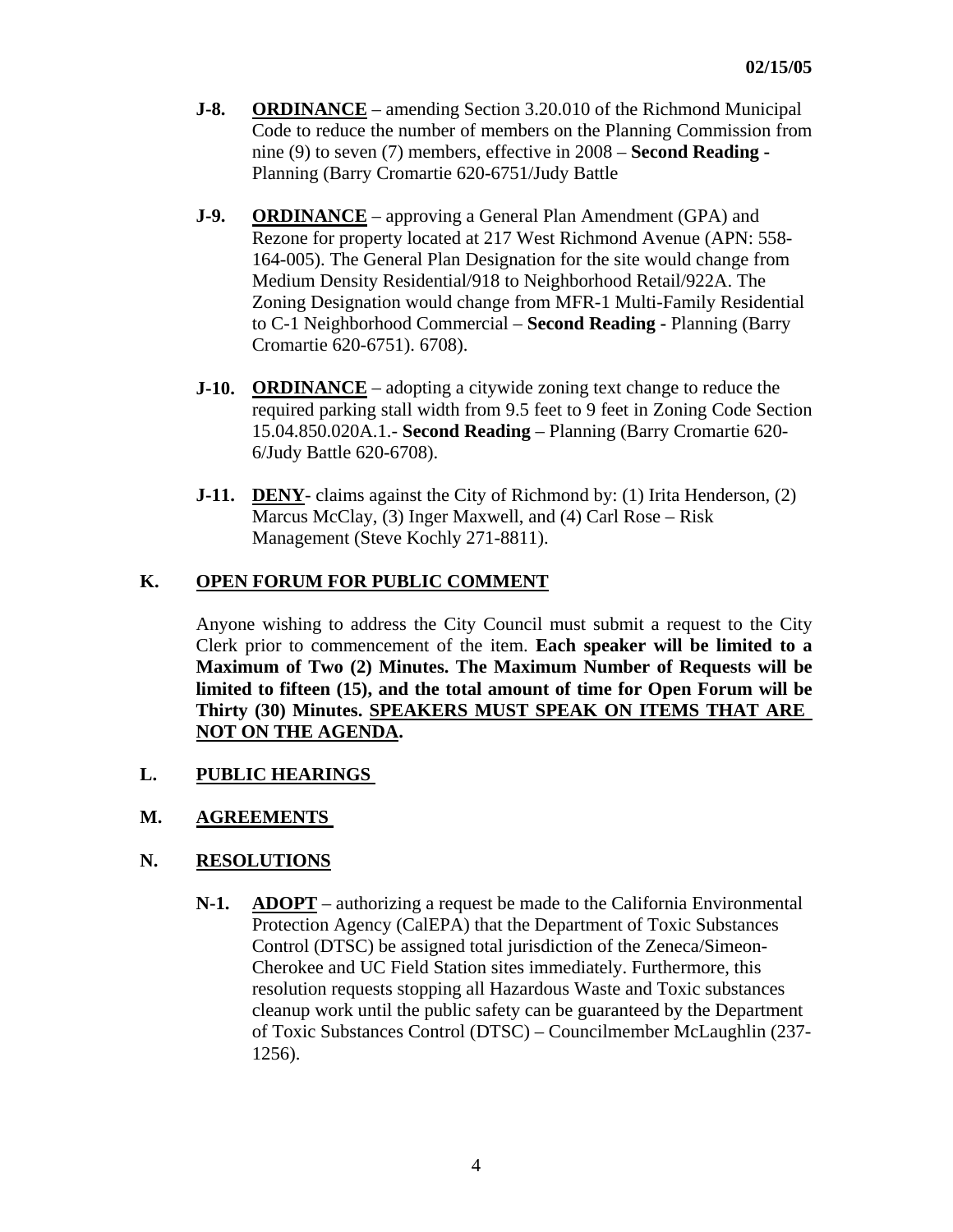**N-2. ADOPT** - recognizing and thanking Ethel Dotson and making certain request regarding the formation of a community advisory group for the Campus Bay Site – Mayor Anderson (620-6503).

## **O. ORDINANCES**

- **O-1. ADOPT** establishing wages, salaries, and compensation for the classification of **Graffiti Abatement Specialist** and amending Full-Time General Employees Ordinance No. 33-01 N.S. – **First Reading** – Human Resources Department (Marinett J. Briellard 621-1218).
- **O-2. ADOPT** amending Chapter 15.04 of the Richmond Municipal Code pertaining to Conditional Use Permits for Alcoholic Beverage Sales – **First Reading -** City Council/Planning (Tom Butt 236- 7435/Barry Cromartie 620-6751).

## **P. COUNCIL AS A WHOLE**

- **P-1.** Consider recommendation for appointments to the following Commissions: **Human Relations Commission**: Michael Ali, term expiring March 30, 2007; **Community Development Commission**: Bobbie Arnold, term expiring March 21, 2007; and **Recreation and Parks Commission**: Fred Arm, term expiring October 26, 2005 – Mayor Anderson (620-6503).
- **P-2.** Consider amending Section 6.02.150 of the Richmond Municipal Code relating to permits (Continued from the City Council meeting held on February 1, 2005) – Councilmembers Butt and McLaughlin.
- **P-3.** Status report on the 170 Action Items included in the Fiscal and Organizational Stabilization needs of the City of Richmond – City Manager's Office (Jay Corey 620-6511).
- **P-4.** Consider adopting a resolution authorizing submittal and acceptance of a grant application for construction design of Bay Trail access to Historic Kaiser Shipyard No.3 in Point Potrero Marine Terminal – Councilmember Butt.

## **Q. COMMUNICATIONS**

## **R. REPORTS OF OFFICERS**

COUNCIL AND STAFF ONLY unless waived by six votes of the Council.